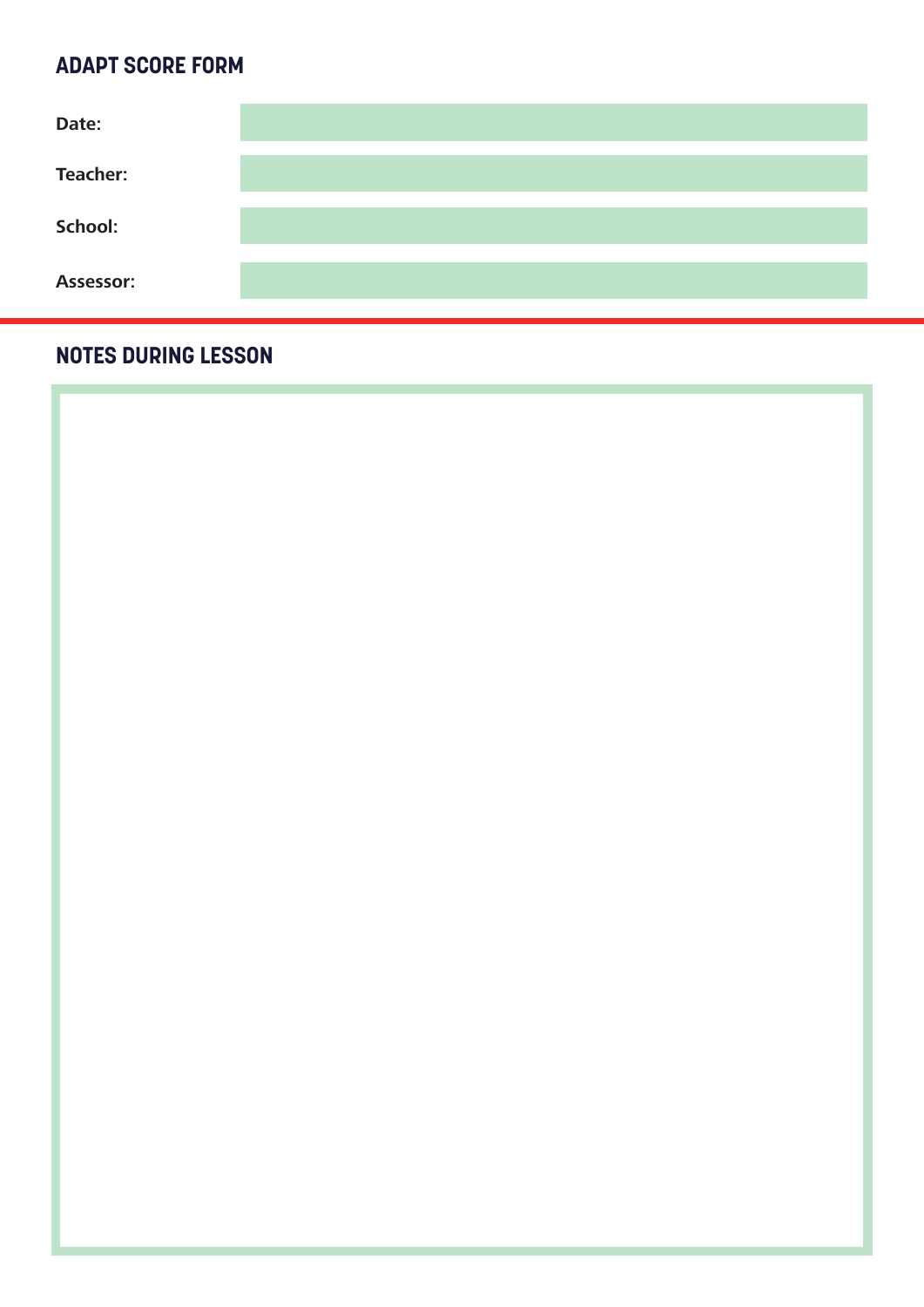## **1. Period and module preparation**

|     |                                                                                                             | 1 | $\overline{2}$ | з | N/A | <b>NEI</b> | <b>Motivation:</b> |
|-----|-------------------------------------------------------------------------------------------------------------|---|----------------|---|-----|------------|--------------------|
| 1.1 | Evaluation of student learning<br>achievements                                                              |   |                |   |     |            |                    |
| 1.2 | Insight into educational needs                                                                              |   |                |   |     |            |                    |
| 1.3 | Insight into the range of instruction<br>offered                                                            |   |                |   |     |            |                    |
| 1.4 | Prediction of support needs                                                                                 |   |                |   |     |            |                    |
| 1.5 | Determination of supplementary remedial<br>objectives and approaches                                        |   |                |   |     |            |                    |
| 1.6 | Formulation of supplementary<br>enrichment objectives and compilation of<br>a suitable range of instruction |   |                |   |     |            |                    |
| 1.7 | Organisation of instructional sessions for<br>groups of students                                            |   |                |   |     |            |                    |
| 1.8 | Involvement of students in the objectives<br>and approach                                                   |   |                |   |     |            |                    |

# **2. Lesson preparation**

|     |                                                                                    | 1 | $\overline{2}$ | 3 | 4 | N/A | <b>NEI</b> | <b>Motivation:</b> |
|-----|------------------------------------------------------------------------------------|---|----------------|---|---|-----|------------|--------------------|
| 2.1 | Determination of lesson objectives                                                 |   |                |   |   |     |            |                    |
| 2.2 | Compostition of instructional groups                                               |   |                |   |   |     |            |                    |
| 2.3 | Preparation of instruction and processing<br>for the core group                    |   |                |   |   |     |            |                    |
| 2.4 | Preparation of instruction and processing<br>for the intensive instructional group |   |                |   |   |     |            |                    |
| 2.5 | Preparation of instruction and processing<br>for the enrichment group              |   |                |   |   |     |            |                    |
| 2.6 | Preparation of encouragement for self-<br>regulation                               |   |                |   |   |     |            |                    |